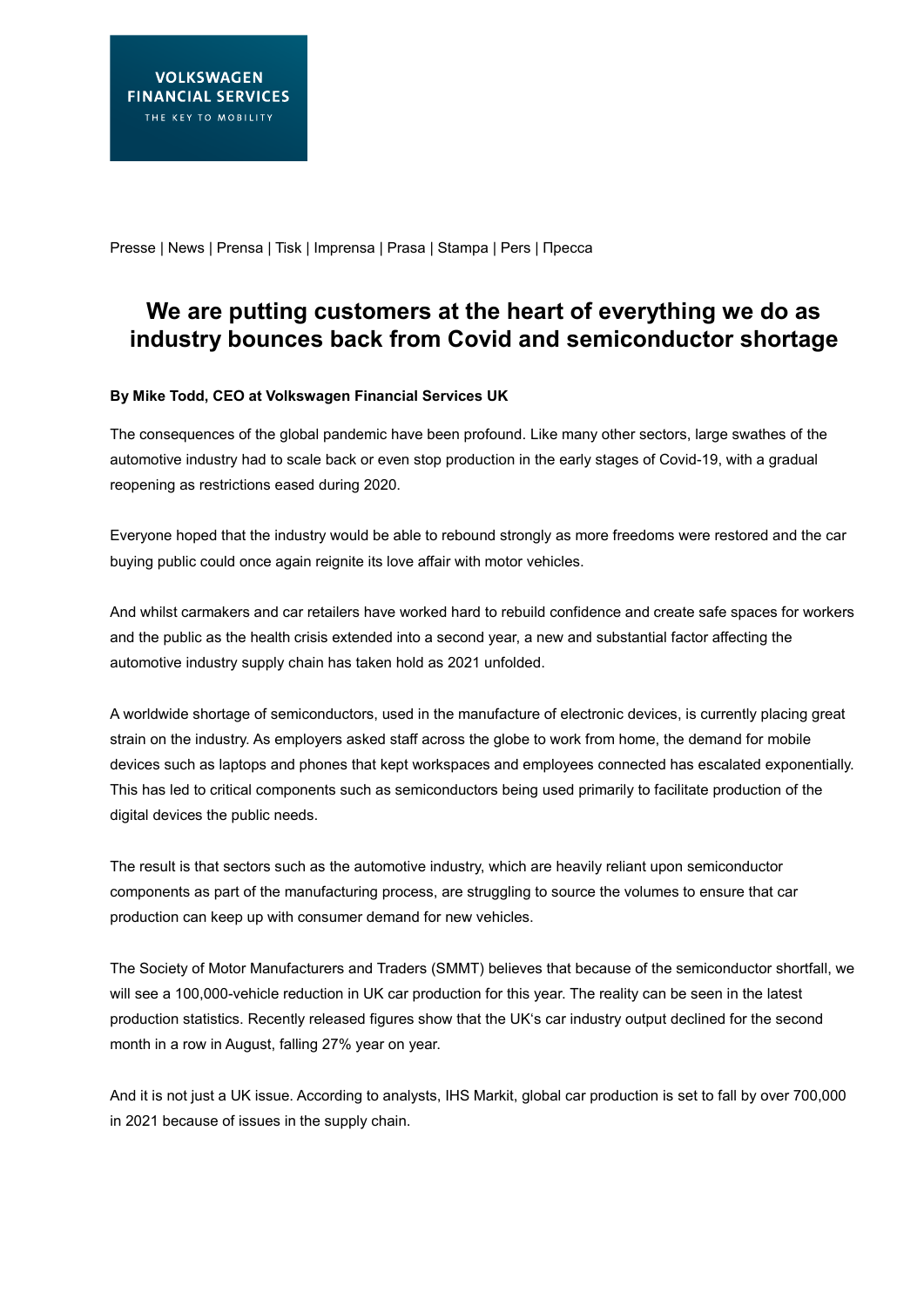From Volkswagen Financial Services UK's perspective, we understand the frustrations and inconvenience this will cause to customers looking forward to taking ownership of a new vehicle but finding that production delays mean delivery will have to be put back.

Ensuring that our commitment to the highest levels of service continues to support our customers through difficult and challenging times, we have looked to how we can minimise delays, disruption and concerns.

We have several options that allow customers to extend their current finance agreements with us, but most notably our new Short Term Solutions PCP package\*, which allows customers to finance the optional final payment of their current vehicle for 12 months – and we aim to keep their monthly payments the same whilst they wait for the new car to arrive.

We developed and marketed this product at lightning quick speed, meaning customers can be reassured that they can continue to rely on their current vehicles whilst waiting for the arrival of their newly purchased car. It's a great example of the flexibility and market understanding that allows Volkswagen Financial Services UK to respond to circumstances as they arise and we continue to put our customers at the heart of everything we do.

This commitment is just part of an ongoing and evolutionary process to further enhance the customer experience as they interact with and return to Volkswagen Financial Services UK for their vehicle financing needs.

This includes a significant digitalisation programme which is making the selection of the right kind of finance agreement easier than ever, as well as whole host of digital tools that support customers as they assess what is best for them and choose the most appropriate finance package.

Over the past 18 months we've enhanced our online self-serve capability, giving our customers access to services that support them with managing their finance at a convenient time for them; for example, amending all personal and financial details, requesting documentation and the ability to make payments online.

As all businesses have had to plan and implement new processes to react to unprecedented times, we too have continued in our commitment to evolve our support for customers, brands and retailers with fresh thinking, product innovation and an understanding of the challenges and issues each are facing.